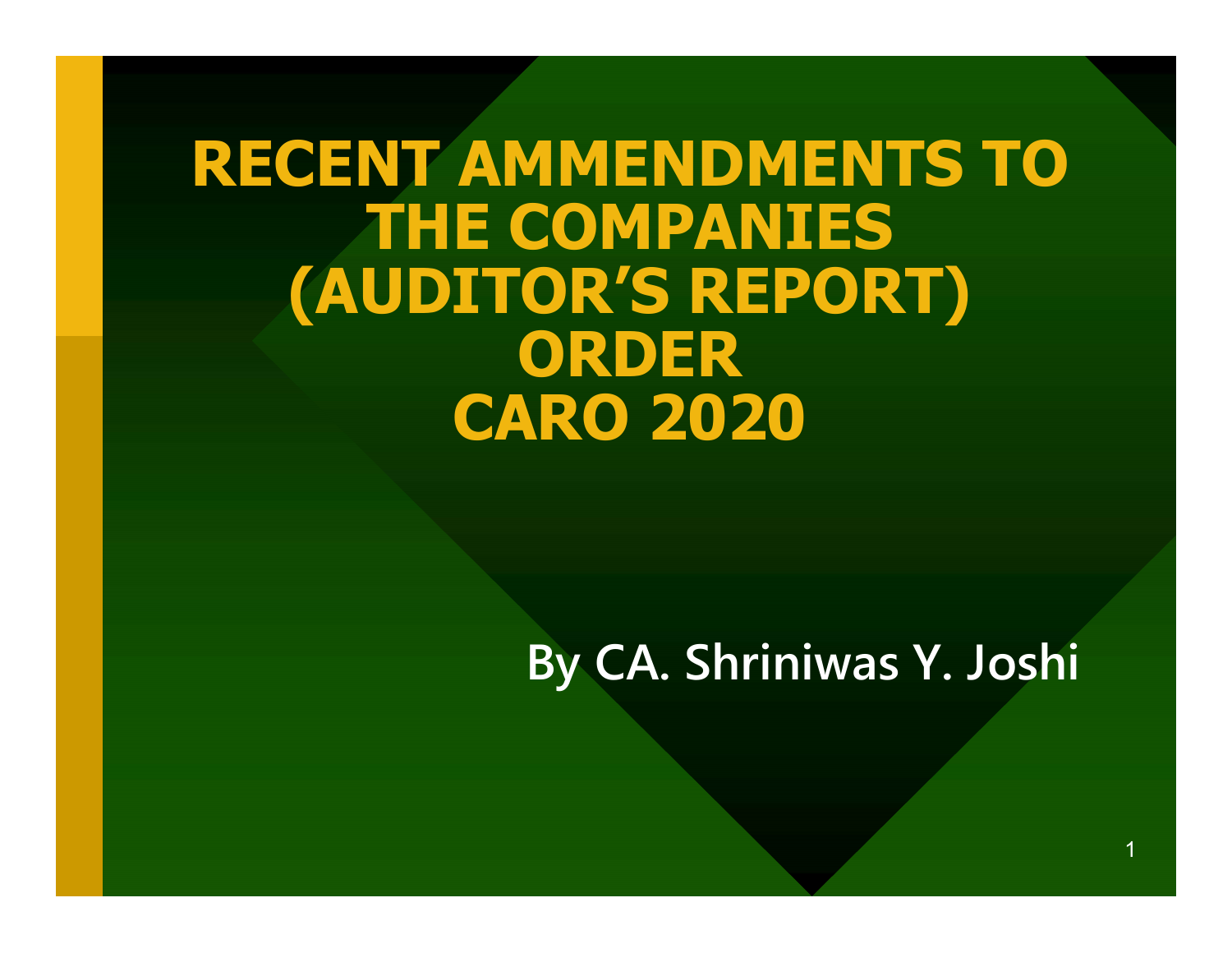#### CARO 2020

 Central Government Notification under Section 143(11) of Companies Act, 2013 dated 25<sup>th</sup> February, 2020 CARO 2020<br>
> Central Government Notification under Section 143(11) of<br>
Companies Act, 2013 dated 25<sup>th</sup> February, 2020<br>
> Deferred – now applicable for F.Y. 2021-22<br>
> Auditor to consider materiality while reporting

 $\triangleright$  Auditor to consider materiality while reporting

 Auditor needs to exercise judgment whether main report needs to be qualified. Give reasons for qualification in **CARO** The materiality while reporting<br>Exercise judgment whether main report<br>Fied. Give reasons for qualification in<br>CA. Shriniwas Y. Joshi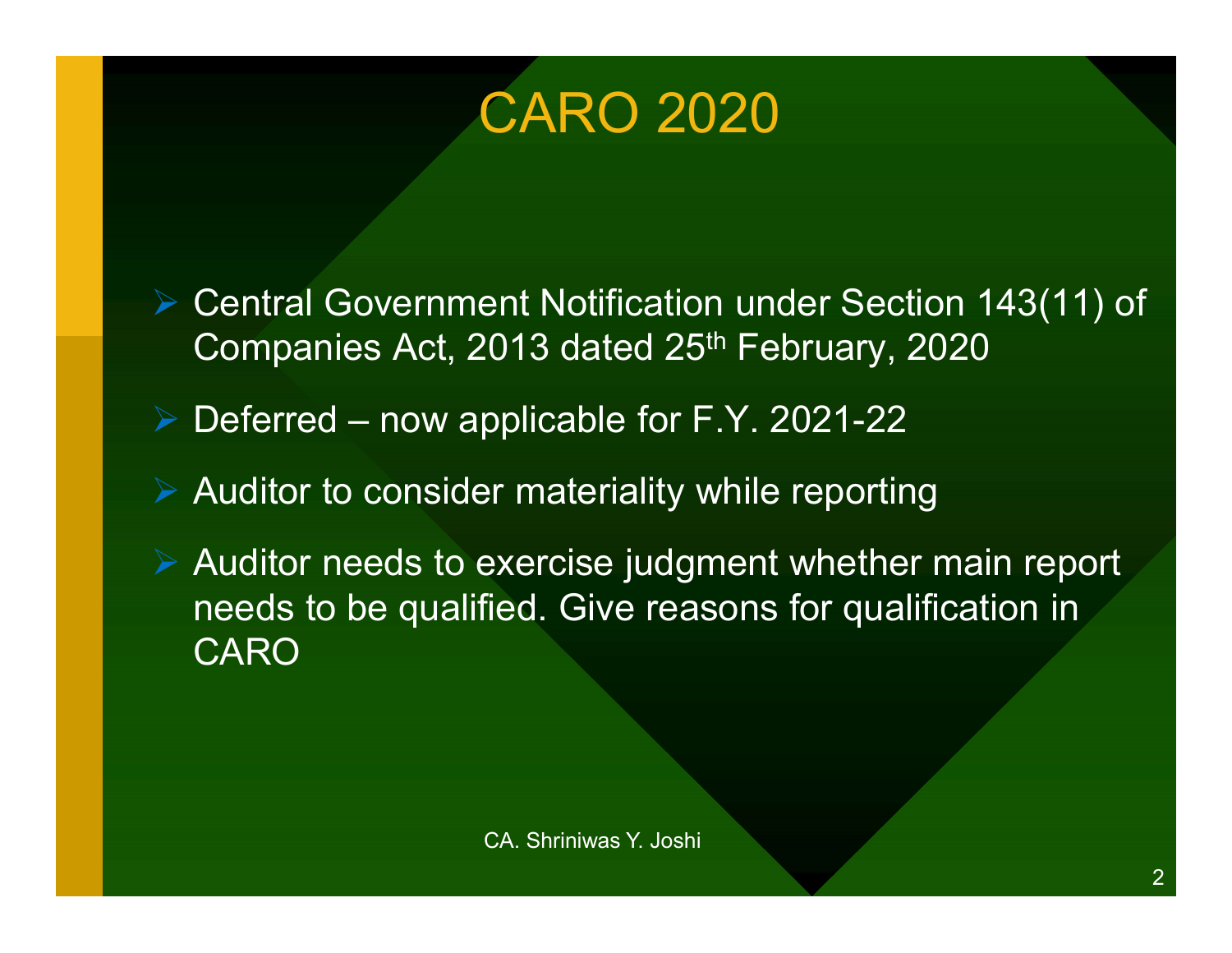

- Indicate why unable to express opinion
- Indicate the information and explanation not available
- Management explanation to unfavorable comment need not be included unless warranted Mation and explanation not available<br>lanation to unfavorable comment need<br>nless warranted<br>graphs drafted for CARO reporting in<br>ca. Shriniwas Y. Joshi
- Use sample paragraphs drafted for CARO reporting in **GN**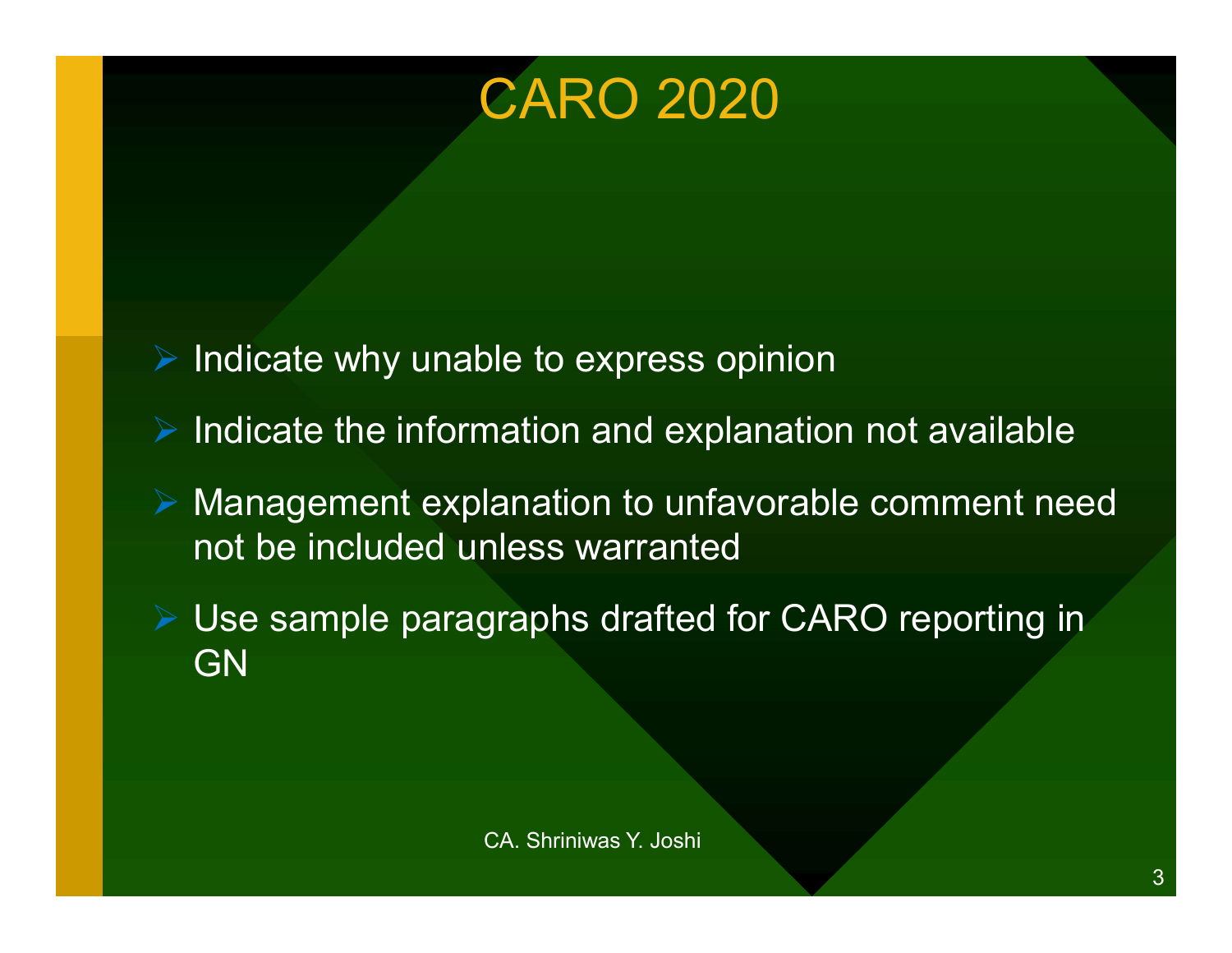#### Common Clauses in Schedule III and CARO 2020

- **▶ Benami Property Holding**
- Wilful Defaulter
- **▶ Quarterly Returns and Statements to Banks to** be in Agreement with the Books of Accounts

 $\triangleright$  Transactions not recorded in the books surrendered or disclosed as Income during the year in Tax Assessment ent with the Books of Accounts<br>not recorded in the books<br>r disclosed as Income during the<br>sessment<br>ca. shriniwas Y. Joshi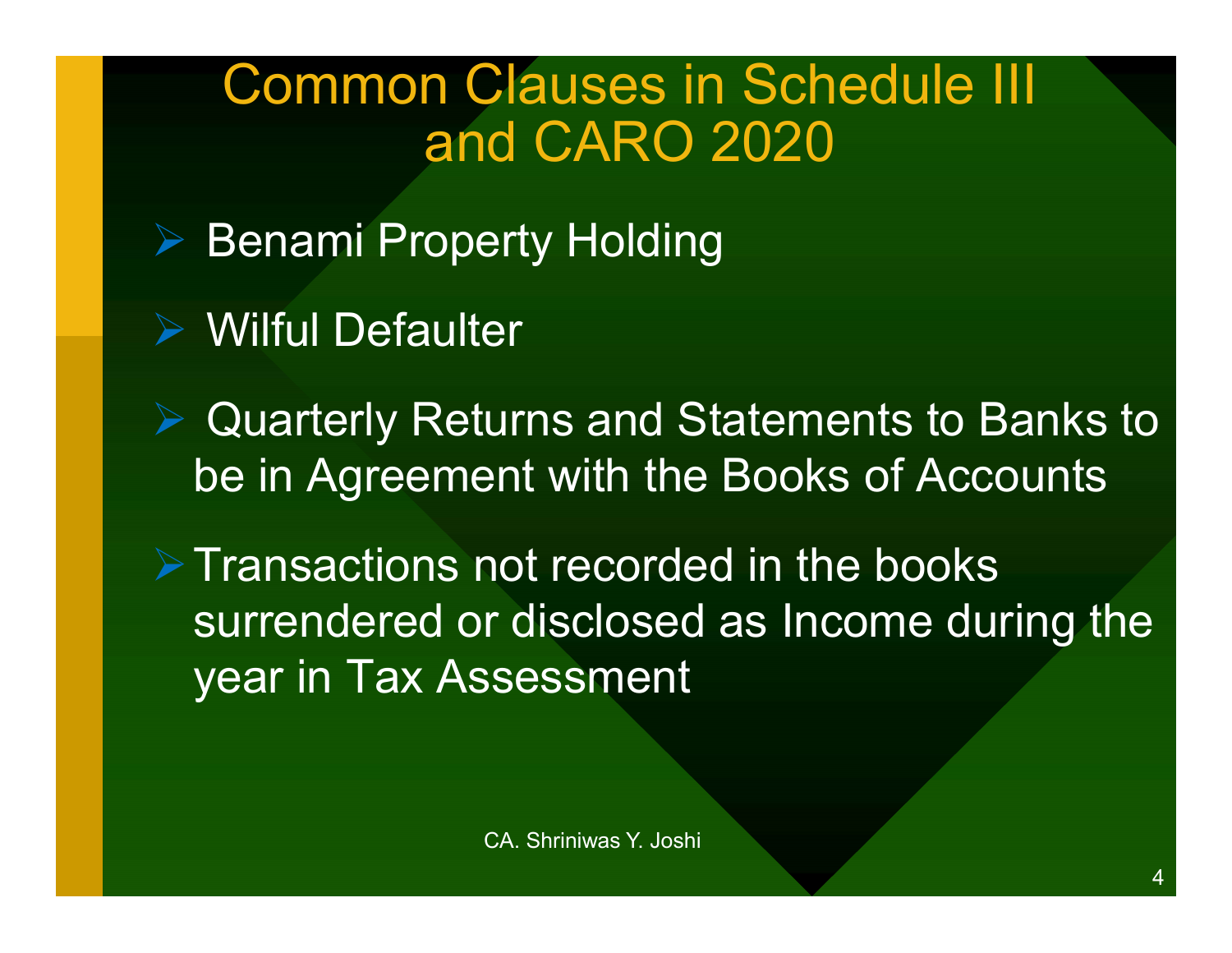# Auditing Standards, GNs and<br>Technical Guides on Audit Technical Guides on Audit

**S** GN on Audit of Investments

- GN on Audit of Loans and Advances
- **S** GN on Audit of Liabilities
- **◆ Technical Guide on Audit of NBFCs**
- **S** GN on Audit of Internal Financial Controls over Financial Reporting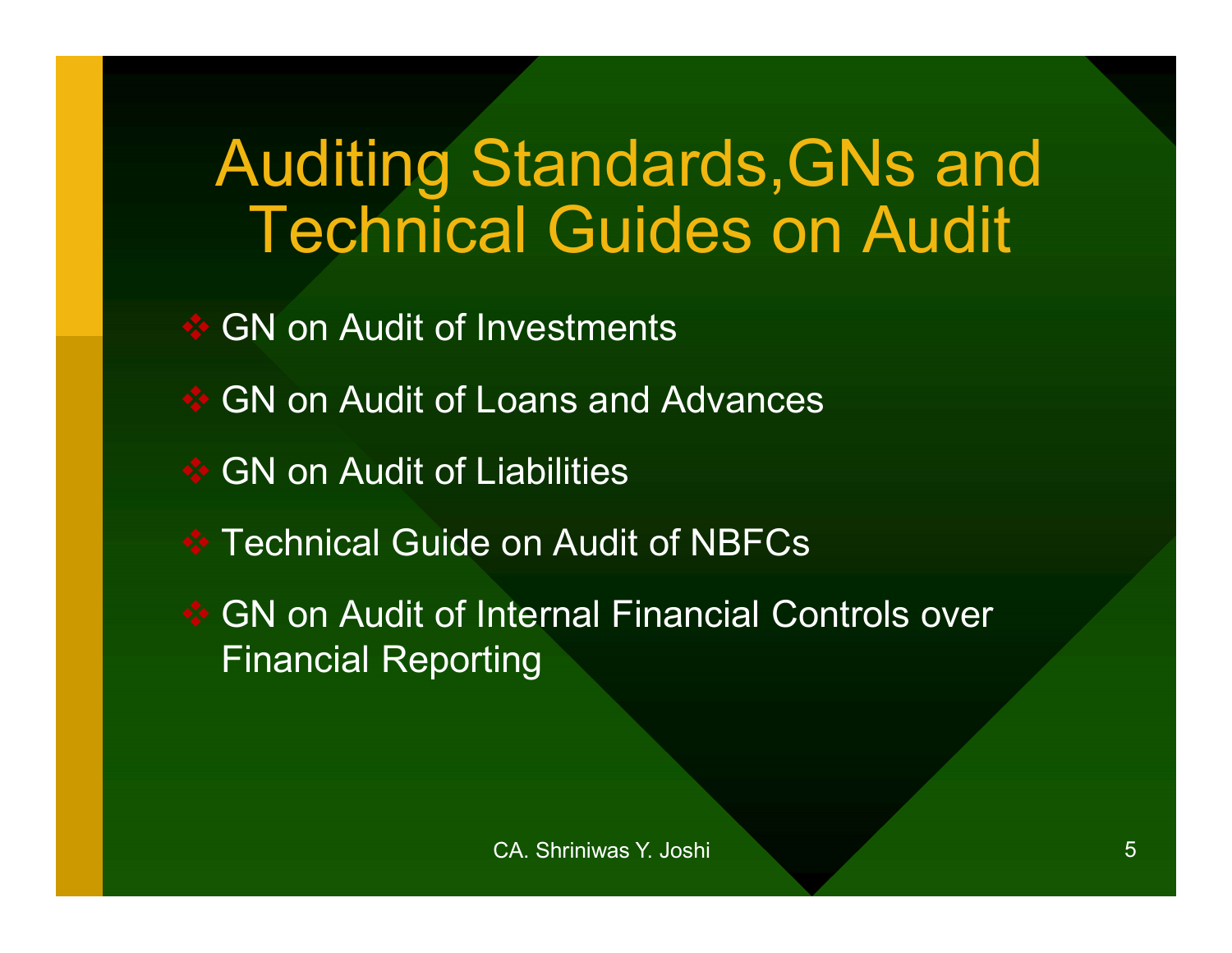# INVENTORY

- Auditor to comment on discrepancy of 10% or more in the aggregate for each class of Inventory noticed on physical verification
- No separate materiality to be considered
- ◆ Apply 10% threshold on net basis after adjusting excesses and shortages within each class
- Auditor needs to exercise his professional judgment to determine the materiality and the relevance of discrepancy to the users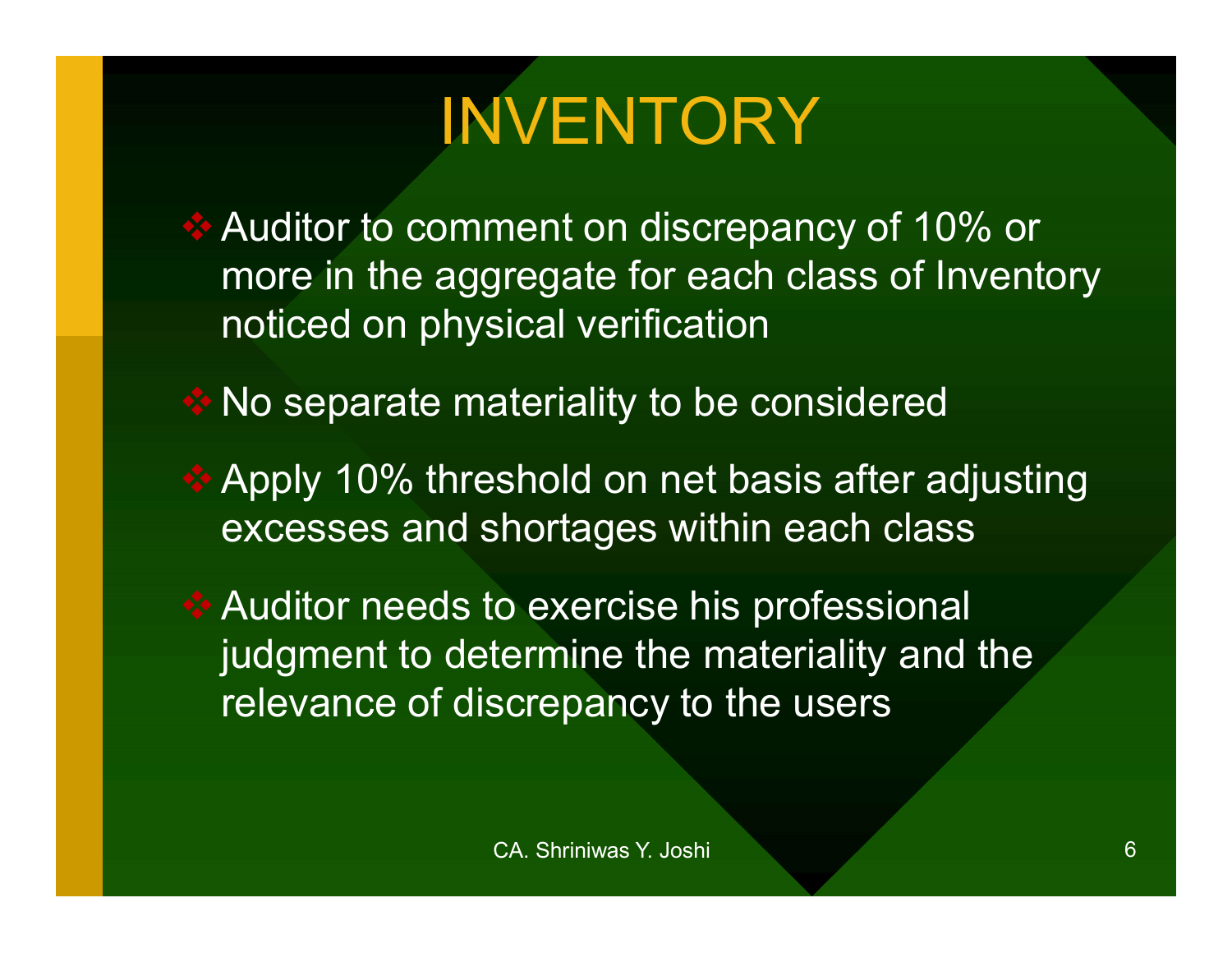# **INVENTORY**

If not dealt with in the books of account, the extent of the discrepancies and its impact on the Financial Statements need to be reported

Annual reconciliation of opening inventory, purchases and consumption as co-related to production is required if no inventory records maintained

Sanctioned working capital limit in excess of Rs.5 Crores any time during the year only require comment on quarterly returns to Bank to be in Agreement with Books of Accounts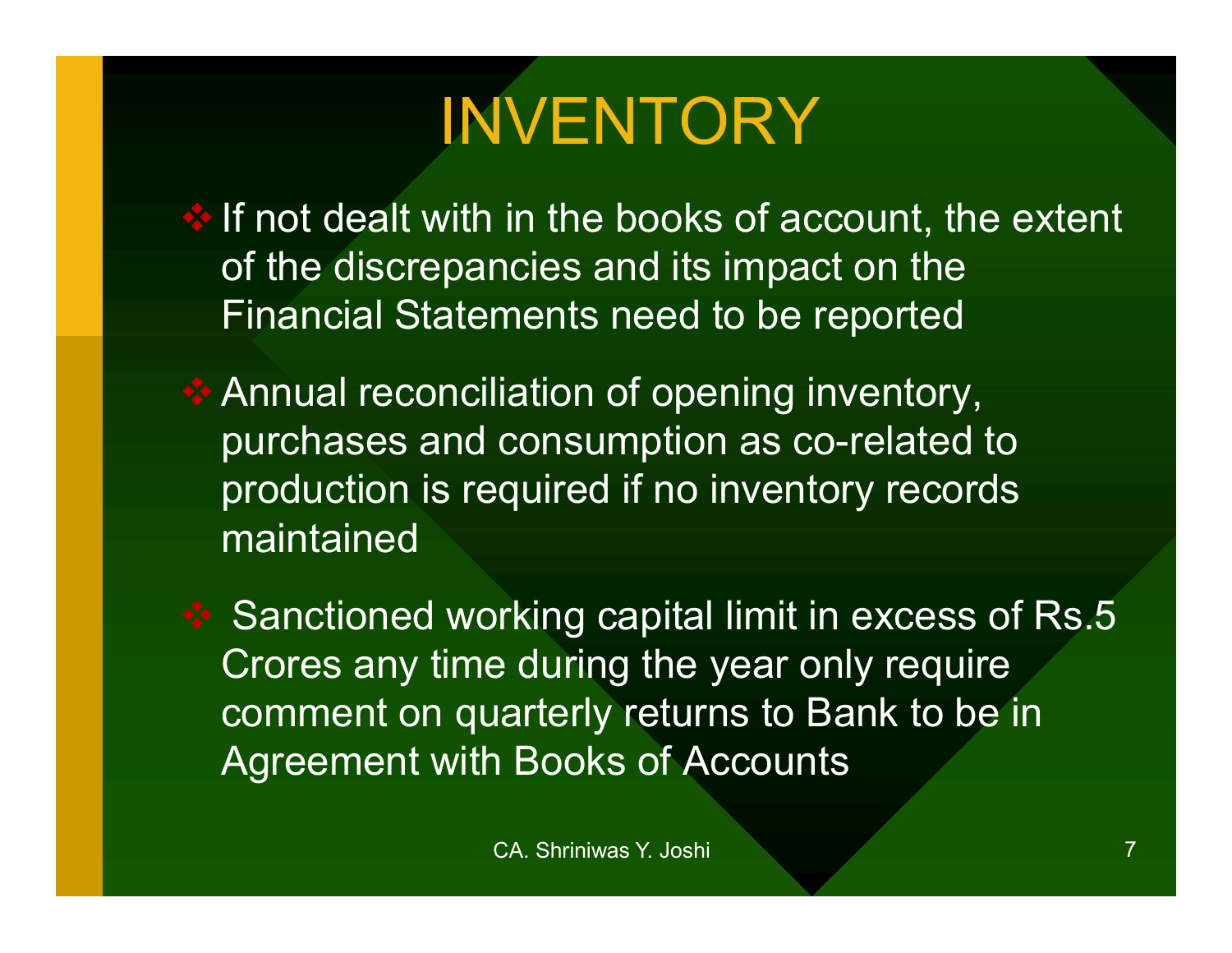- Includes any advances in the nature of loans
- **Secured or unsecured**
- Granted to related parties and others
- **State whether terms are prejudicial**
- **State whether schedule of repayment stipulated** and observed
- 

**State overdue more than 90 days and reasonable** steps to recover the amounts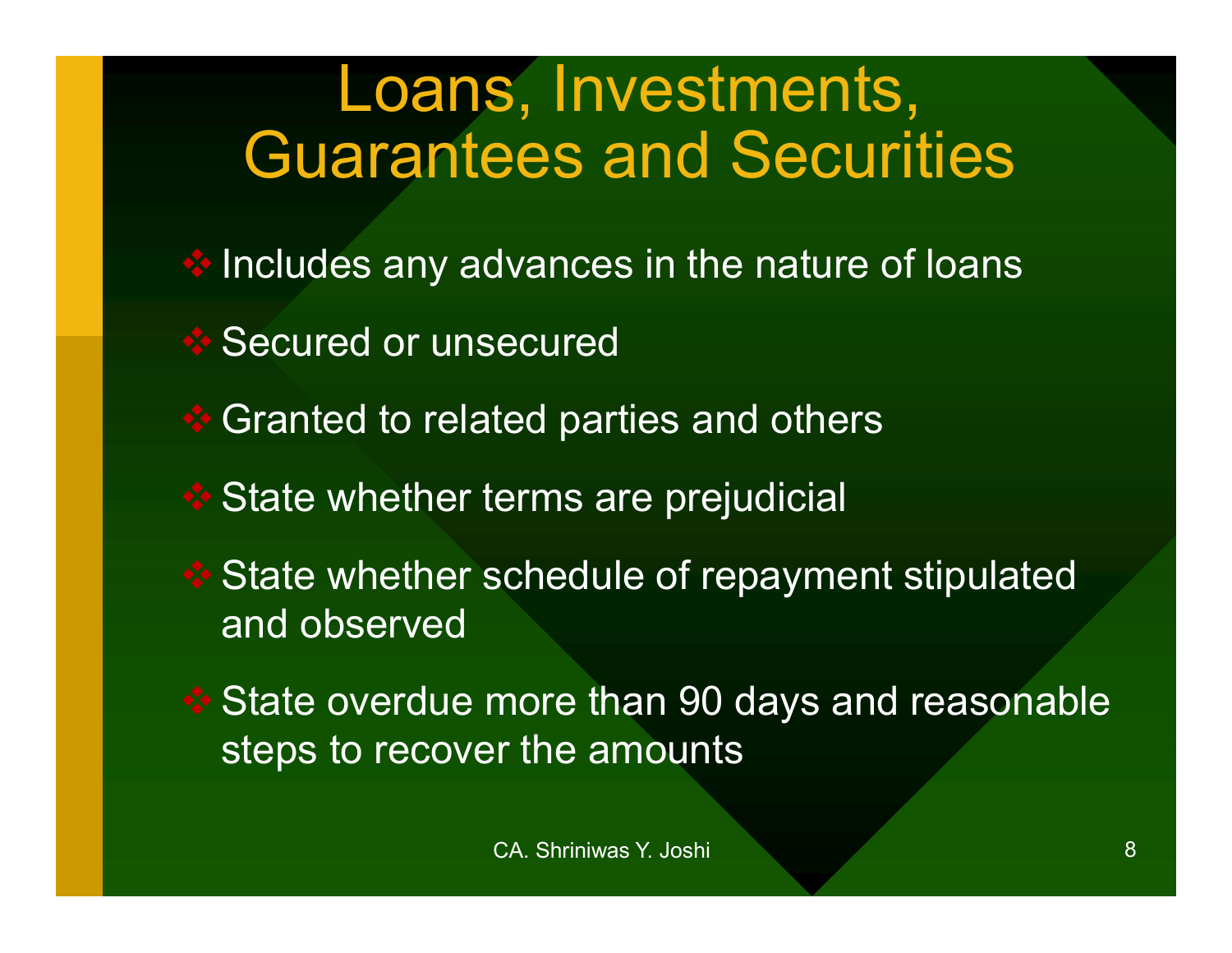- Loans falling due renewed or extended or fresh loans granted to settle over dues of existing loan given to same parties need to be covered
- **★ Aggregate amount and percentage to the total loans or** advances in the nature of loans to be stated
- **EX** Granting of loan and advances in the nature of loan, either repayable on demand or without specifying terms or period of repayment along with percentage to total loans and percentage to related party to be stated
- ❖ Comment only on transaction during the year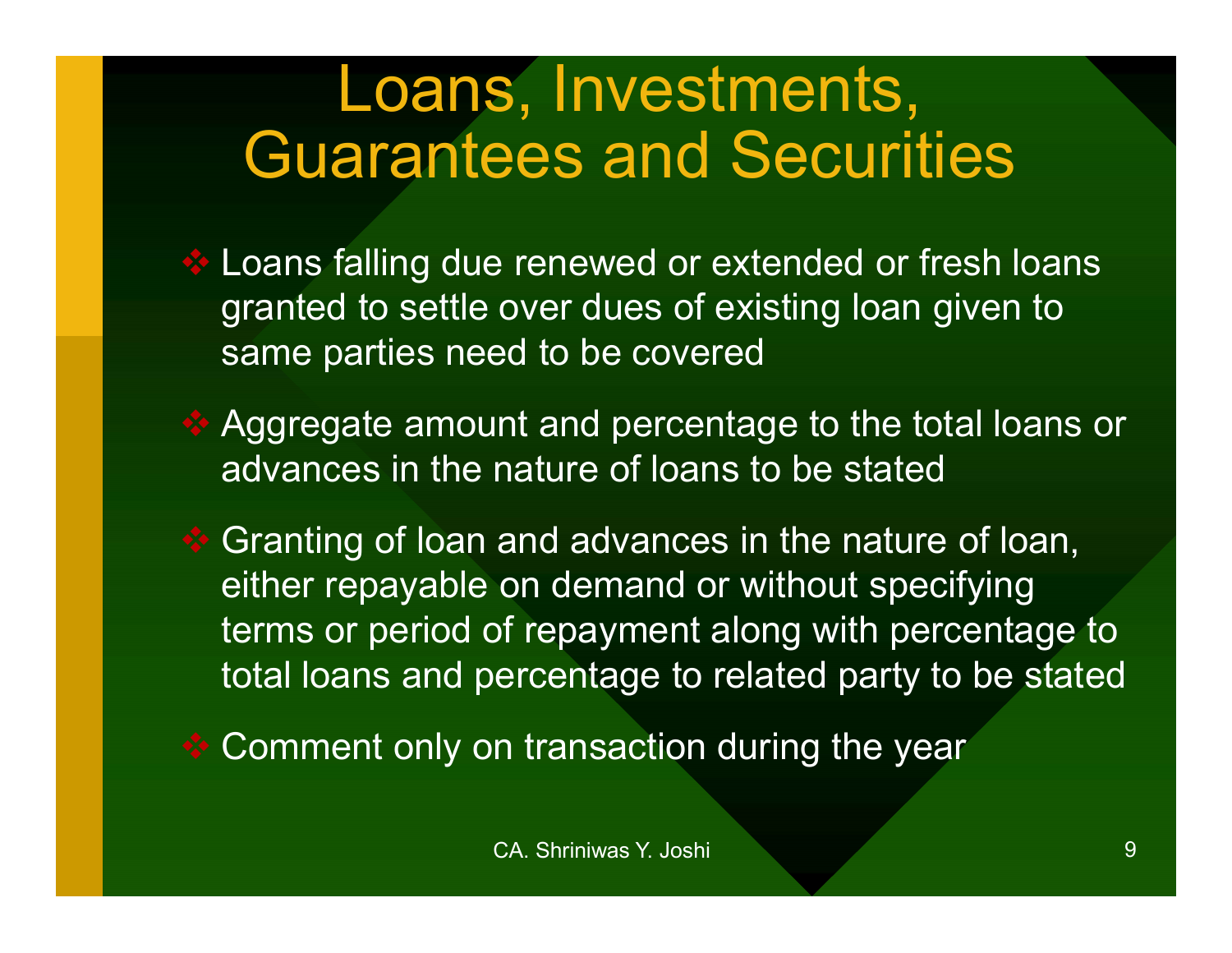- Controls and procedures including purpose, permissibility as per applicable law, terms, person **Loans, Investments,<br>Guarantees and Securi**<br>Controls and procedures including purpos<br>permissibility as per applicable law, terms,<br>authorised etc. to be seen<br>Ensure compliance with Section 179,180,
- ◆ Ensure compliance with Section 179,180, 185, 186,187 and of the Act and Rules there under
- **◆ Only Financial Guarantees to be considered for reporting**
- **Examine minutes books of Board and General Meeting,** Schedule V to SEBI LODR Regulations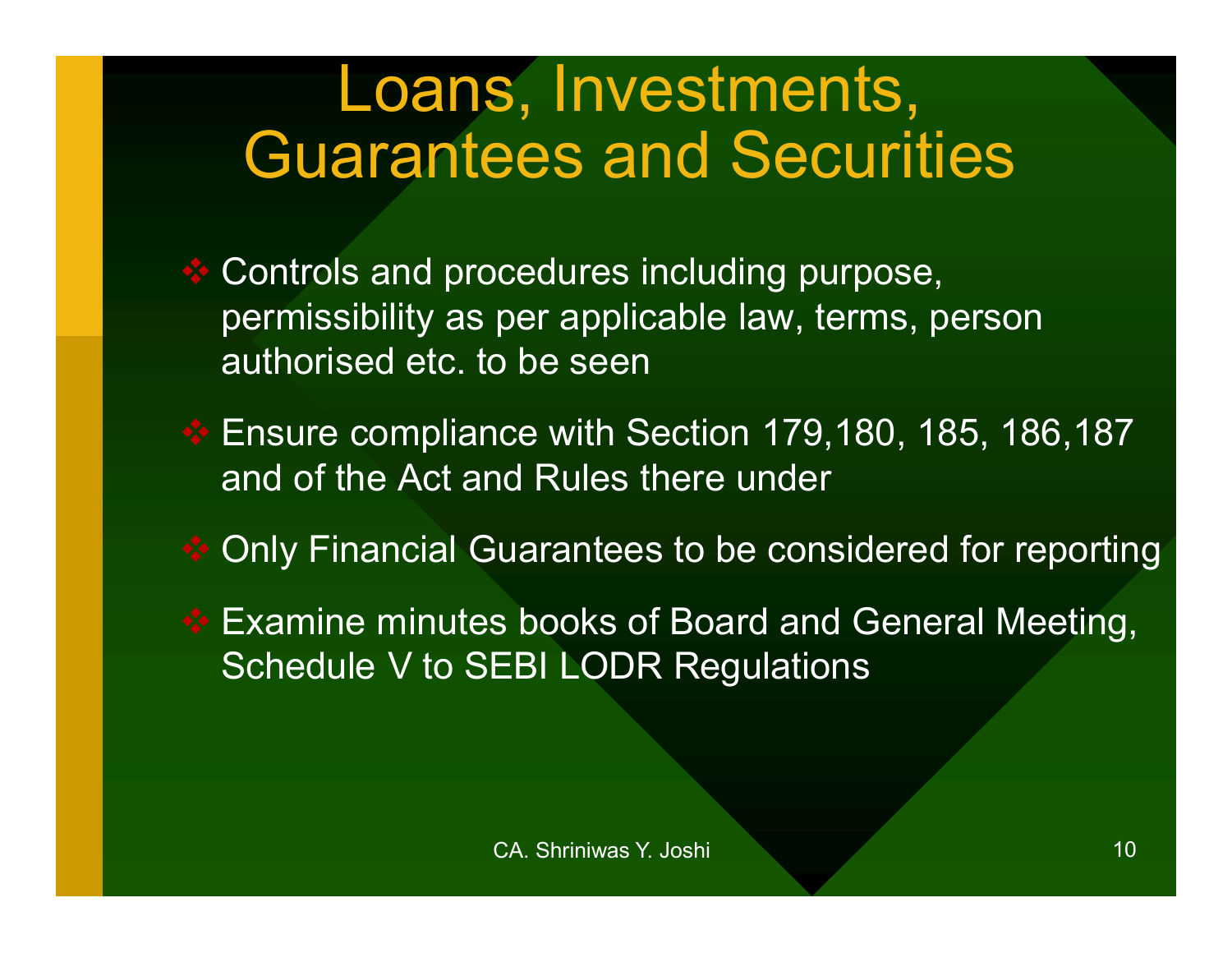- **Loans given and squared-up during the year also to be** commented
- Consider rate of Interest, Security, Terms and period of repayment, ability to lend, borrower's Financial Standing, Credit Rating, etc
- Check prior approval of Financial Institutions, rate of interest of prevailing yield of Government securities closest to tenor of the loan Rating, etc<br>
Dival of Financial Institutions, rate of<br>
ling yield of Government securities<br>
of the loan<br>
In Seper Form MBP-2<br>
CA. Shriniwas Y. Joshi
- Check Register as per Form MBP-2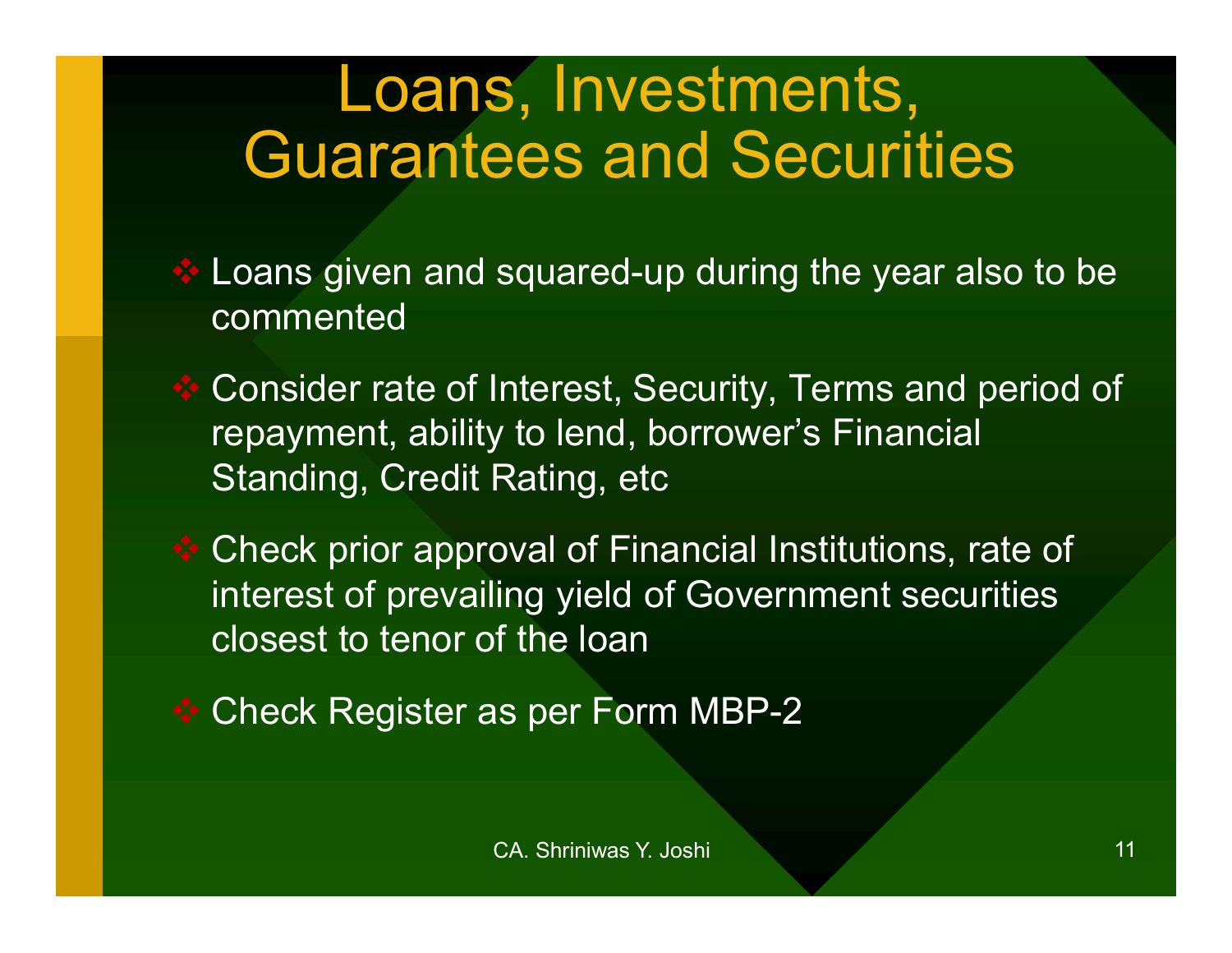# Utilization of Funds

- **♦ Whether term loans are applied for purpose for which** loans were obtained, if not, Amount and purpose for which used **Utilization of Funds**<br>
Whether term loans are applied for purpose for which<br>
loans were obtained, if not, Amount and purpose for<br>
which used<br>
Funds raised on short term basis utilised for Long<br>
Term purposes
	- Term purposes
- Current maturities of Long Term loans included in current liabilities are to treated as Long Term Sources of Fund The to treated as Long Term Sources<br>
Inter to treated as Long Term Sources<br>
Interprise of long term Ioan/debt is<br>
Interprise of long term Ioan/debt is<br>
Interprise of the Sources exist<br>
CA. Shriniwas Y. Joshi
- **EXA** Repayment or redemption of long term loan/debt is application for long term
- **\* Report only if significant differences exist**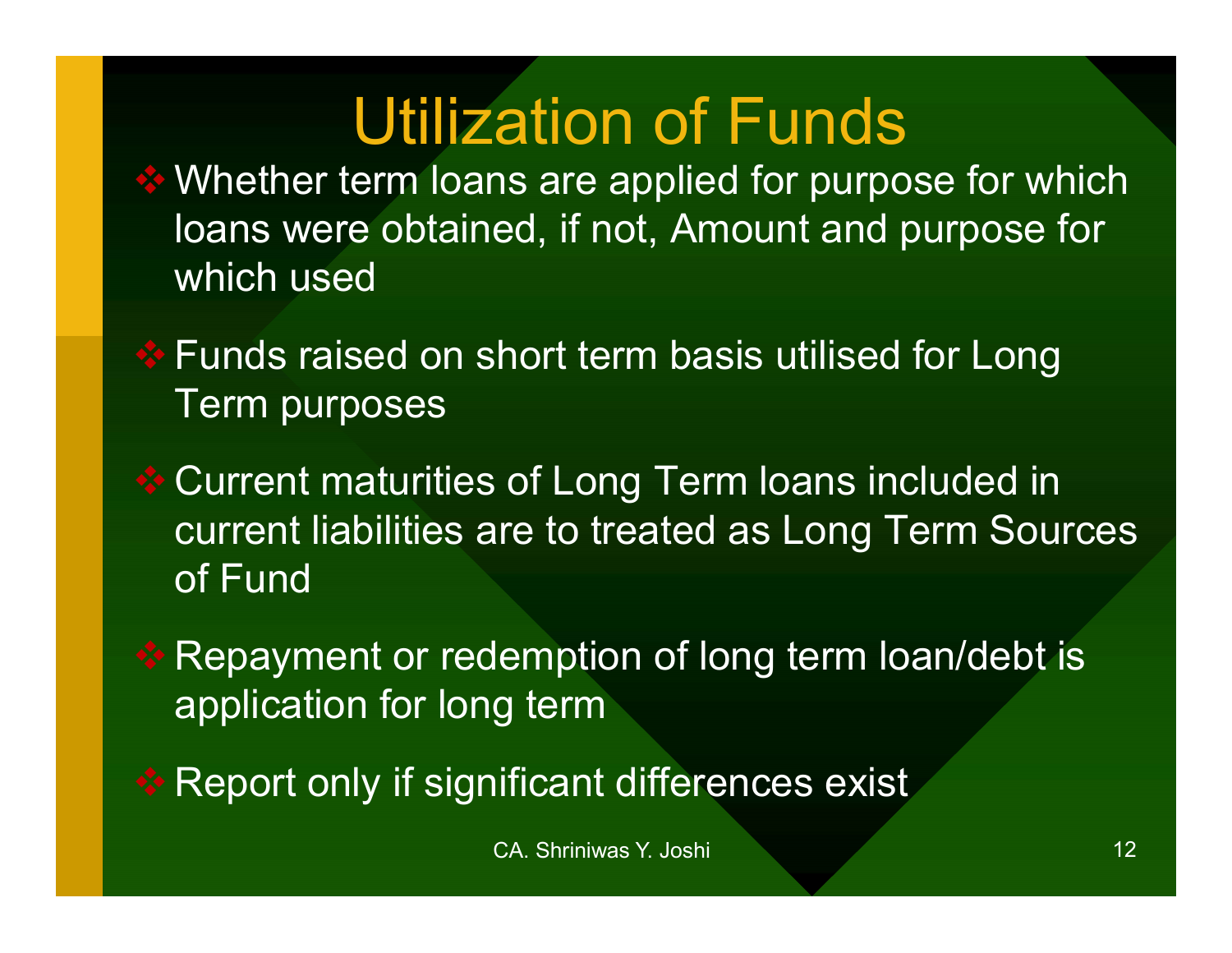# Borrowing of Funds

- Reporting required if funds borrowed from any person or entity to meet obligation of subsidiaries, associates and joint ventures
- Loans taken and squared-up during the year to be also reported
- Raising of loans during the year on pledge of securities held in the subsidiaries, joint ventures and associate Reporting required if funds borrowed from any person<br>or entity to meet obligation of subsidiaries, associates<br>and joint ventures<br>Loans taken and squared-up during the year to be also<br>reported<br>Raising of loans during the ye Iuring the year on pledge of securities<br>iaries, joint ventures and associate<br>reported alongwith defaults<br>e u/s 77 to be verified<br>CA. Shriniwas Y. Joshi
- Creation of charge u/s 77 to be verified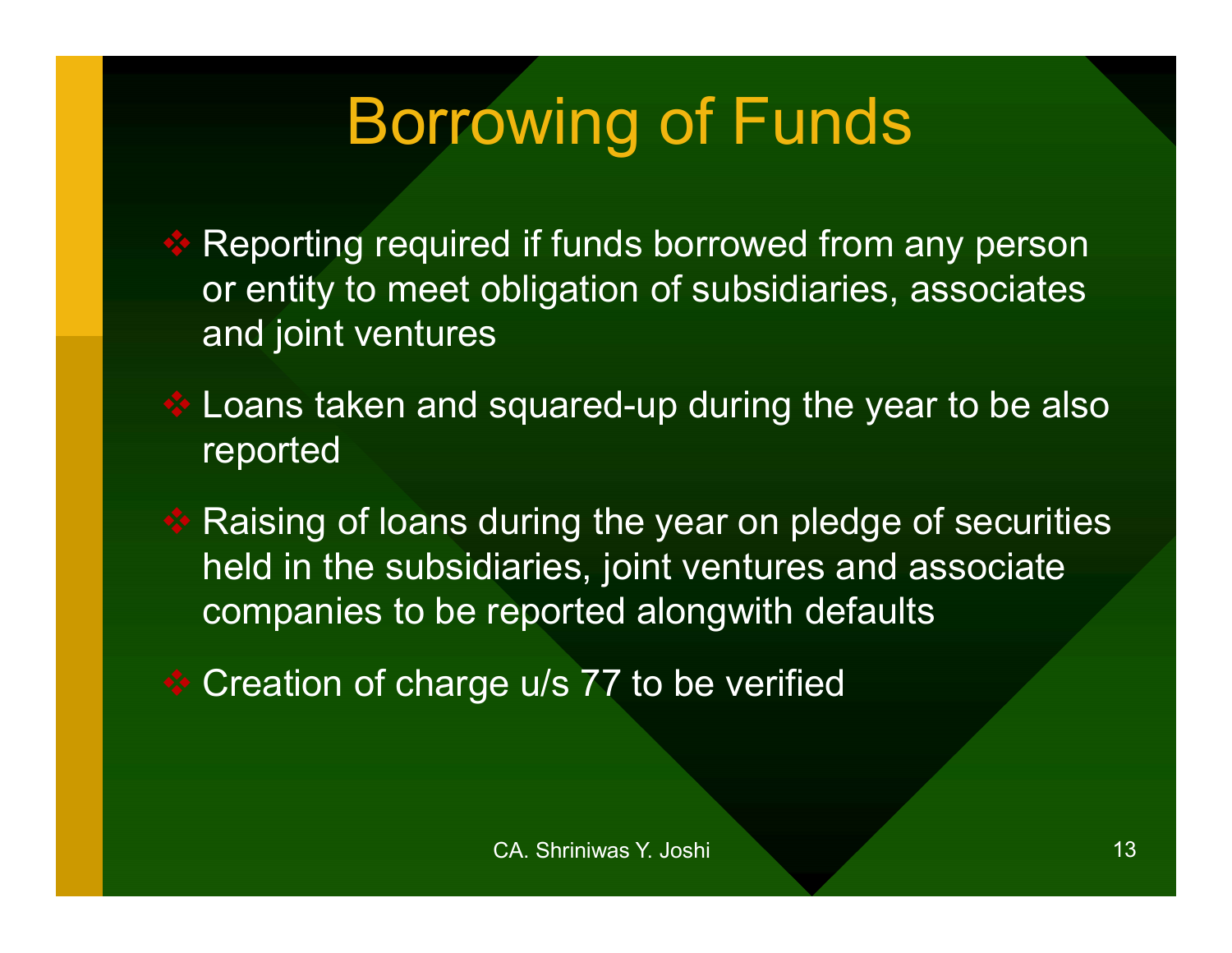## Whistle-Blower Complaints

- Complaints during the year only to be considered
- See applicability of whistle-blower mechanism under Companies Act and SEBI Regulations
- **♦ Whether the companies has whistle-blower process** with adequate procedure to handle complaints and to accept confidential submission of concerned about questionable accounting, internal control or auditing matters to be verified The Samillary School The Samillary<br>
Samilles has whistle-blower process<br>
Scedure to handle complaints and to<br>
all submission of concerned about<br>
Dunting, internal control or auditing<br>
Tied<br>
CA. Shriniwas Y. Joshi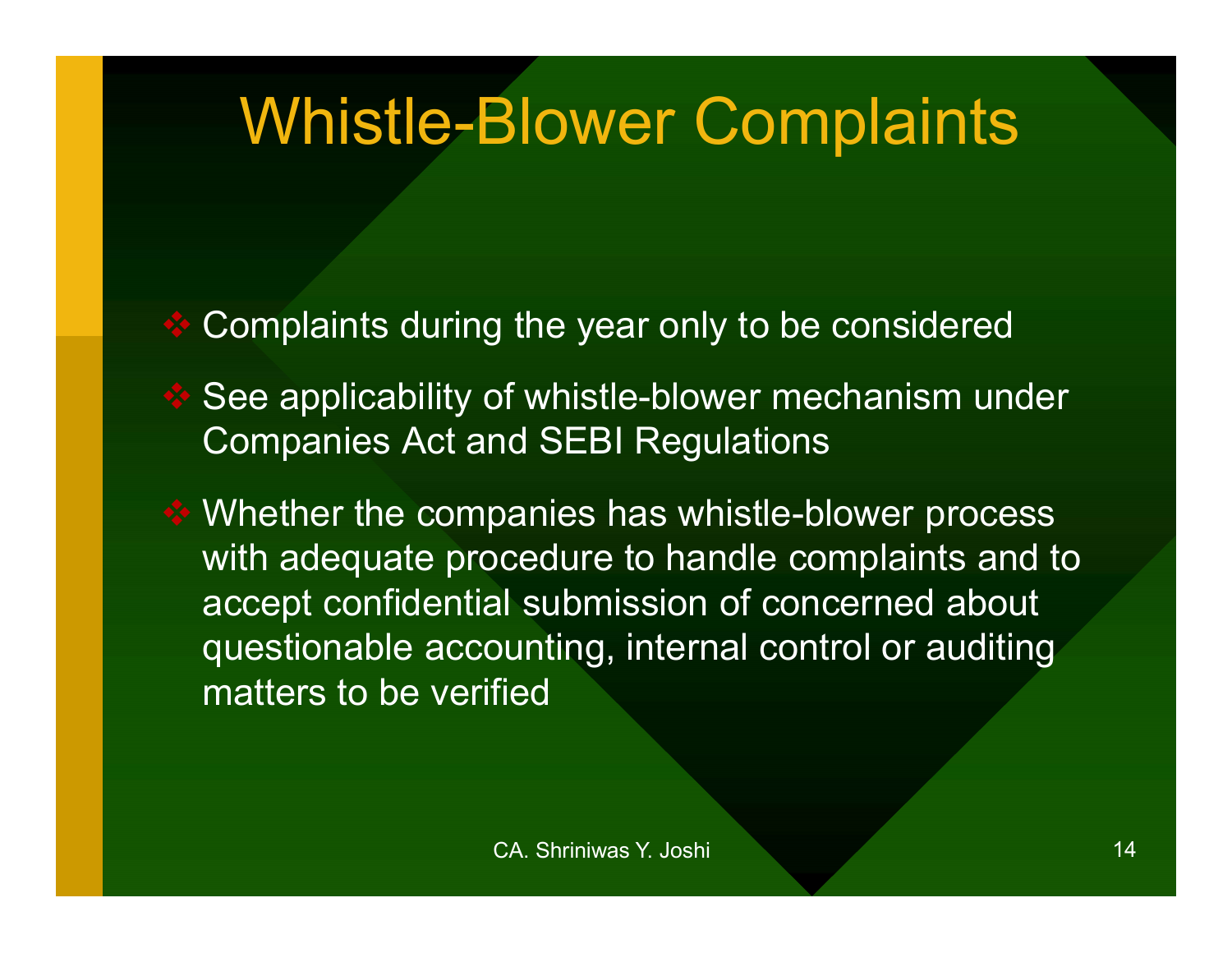# Whistle-Blower Complaints

- Auditor may consider principles of materiality while reporting
- Action taken by management on complaints to be considered
- **EXAUDITION AUDITY AUDITY AUDITY NATULE, timing and extent of audit** procedures based on complaints received and management action Example International Control of Temperature Control<br>
Internation complaints received and<br>
DON<br>
CA. Shriniwas Y. Joshi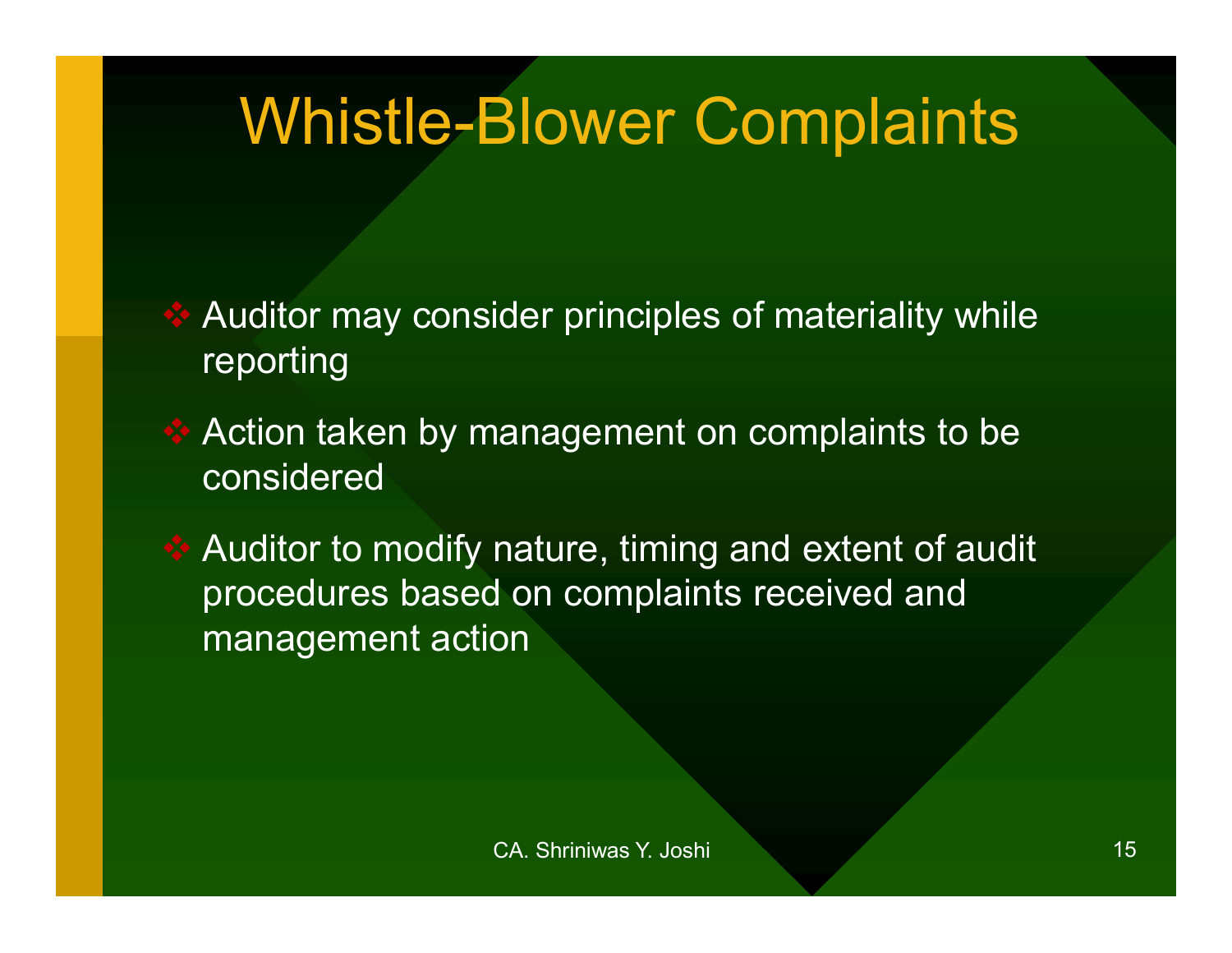# Internal Audit

- To verify whether company has an Internal Audit system commensurate with the size and nature of its business
- Refer Section 138 of Companies Act, 2013 with Companies (Accounts) Rules, 2014 for applicability of clause

 Consider adequacy of scope, functioning, periodicity and methodology along with adequate staffing for conducting Internal Audit Nunts) Rules, 2014 for applicability of<br>cy of scope, functioning, periodicity<br>along with adequate staffing for<br>al Audit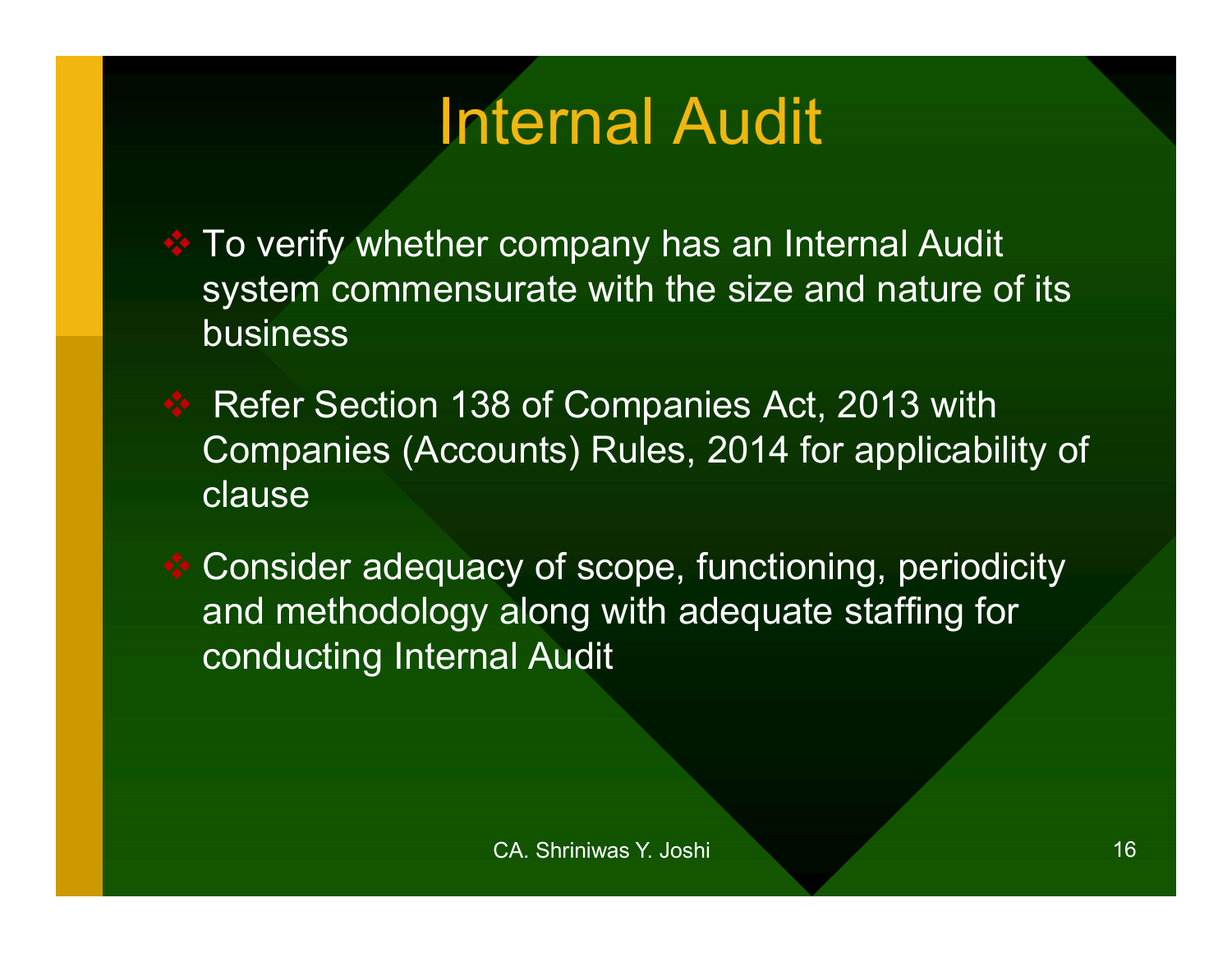# Internal Audit

- **Internal Audit**<br>◆ For external agency as Internal Auditor evaluate<br>competency, objectivity and Independence along with<br>qualifications, experience and professional standing competency, objectivity and Independence along with qualifications, experience and professional standing
- **Extem For Listed companies, refer presentation to audit** committee by Internal Auditor along with minutes of ACB and Board
- Review Independence and effectiveness of Internal Audit function
- See whether Technical assistance provided to Internal audit Department ence and effectiveness of Internal<br>nnical assistance provided to Internal<br>vstems on the deficiencies pointed out<br>c<sub>A. Shriniwas Y. Joshi</sub>
- Refer follow-up systems on the deficiencies pointed out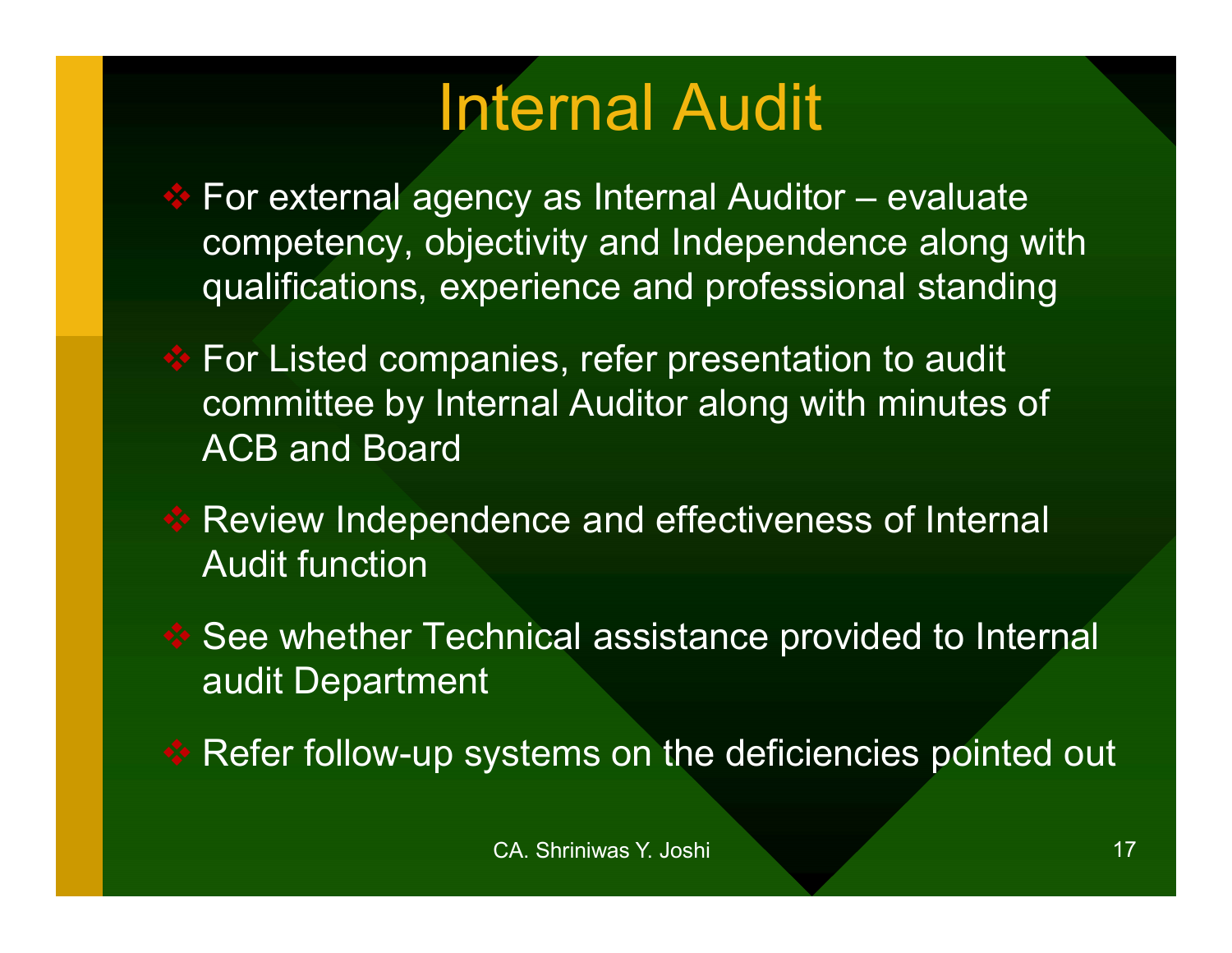## Cash Losses

- Reporting of Cash losses in the financial year and immediately preceding Financial Year
- Cash loss = Net Profit/Loss after tax + Non Cash items **Cash Losses**<br>Reporting of Cash losses in the financial year and<br>immediately preceding Financial Year<br>Cash loss = Net Profit/Loss after tax + Non Cash items<br>such as – Depreciation, amortization, impairment<br>provision, defer provision, deferred tax income/expenses, Foreign Exchange Gain Tax, Fair Value changes
- Adjustment for effect of qualifications in the respective audit reports to the extent of their quantification to be considered ect of qualifications in the respective<br>
Extent of their quantification to be<br>
ow statement to determine cash loss<br>
The owner of the statement on two years<br>
The owner of two years<br>
CA. Shriniwas Y. Joshi
	- Do not use cash flow statement to determine cash loss
- If cash losses only for one year, comment on two years separately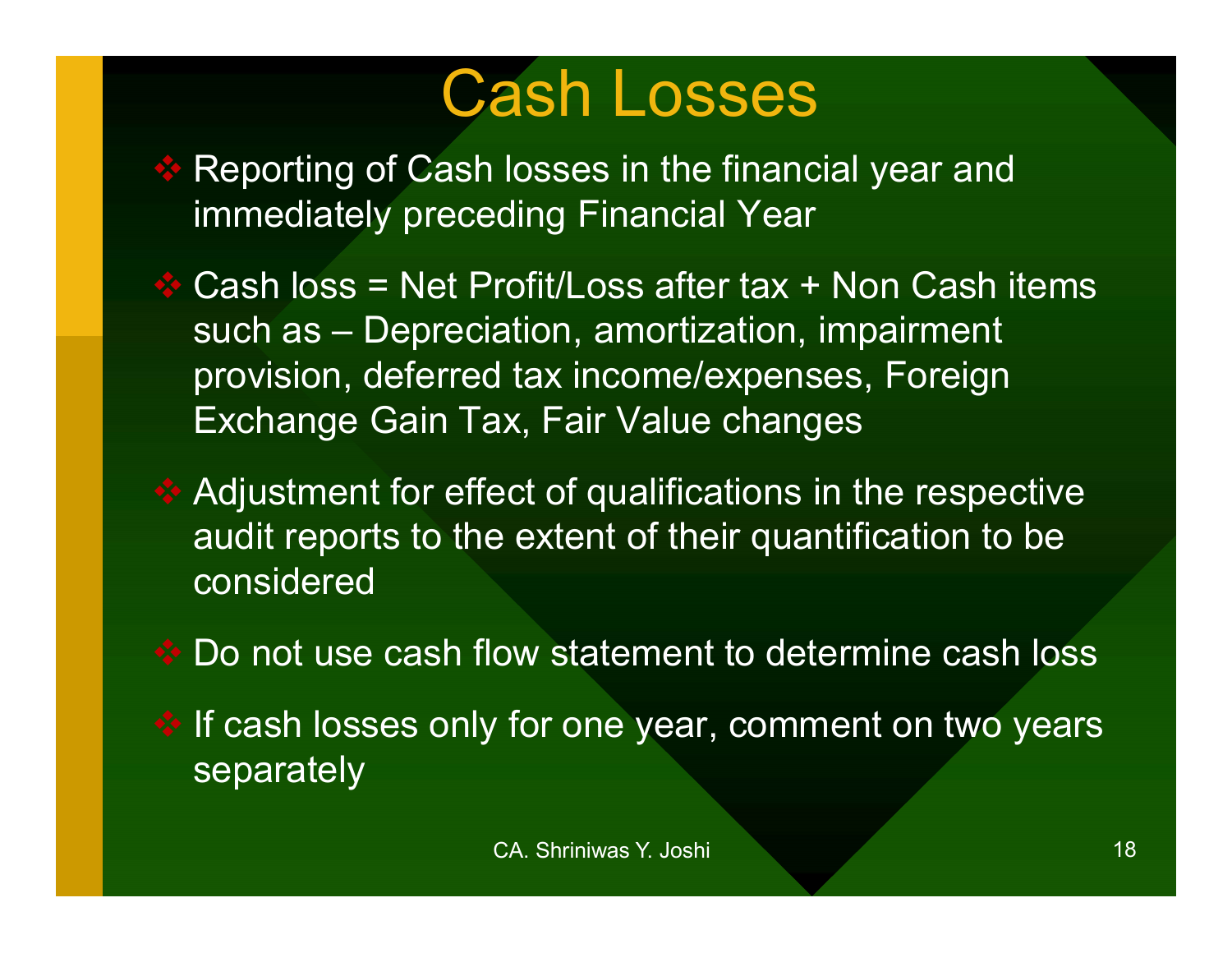#### Resignation of Statutory Auditor

- In case of resignation of Statutory Auditor during the year, the new auditor needs to consider the issues, objections or concerns raised by outgoing auditor
- **Ethical issues and compliances with company law** provisions to be verified
- Section 140(2), Rule 8 of the Companies (Audit and Auditors) Rules 2014 and Form ADT-3 need to be considered ule 8 of the Companies (Audit and<br>
114 and Form ADT-3 need to be<br>
Is of the Board, communication to Audit<br>
Iquiry with the Management required<br>
CA. Shriniwas Y. Joshi
- **Reading of Minutes of the Board, communication to Audit** Committee and enquiry with the Management required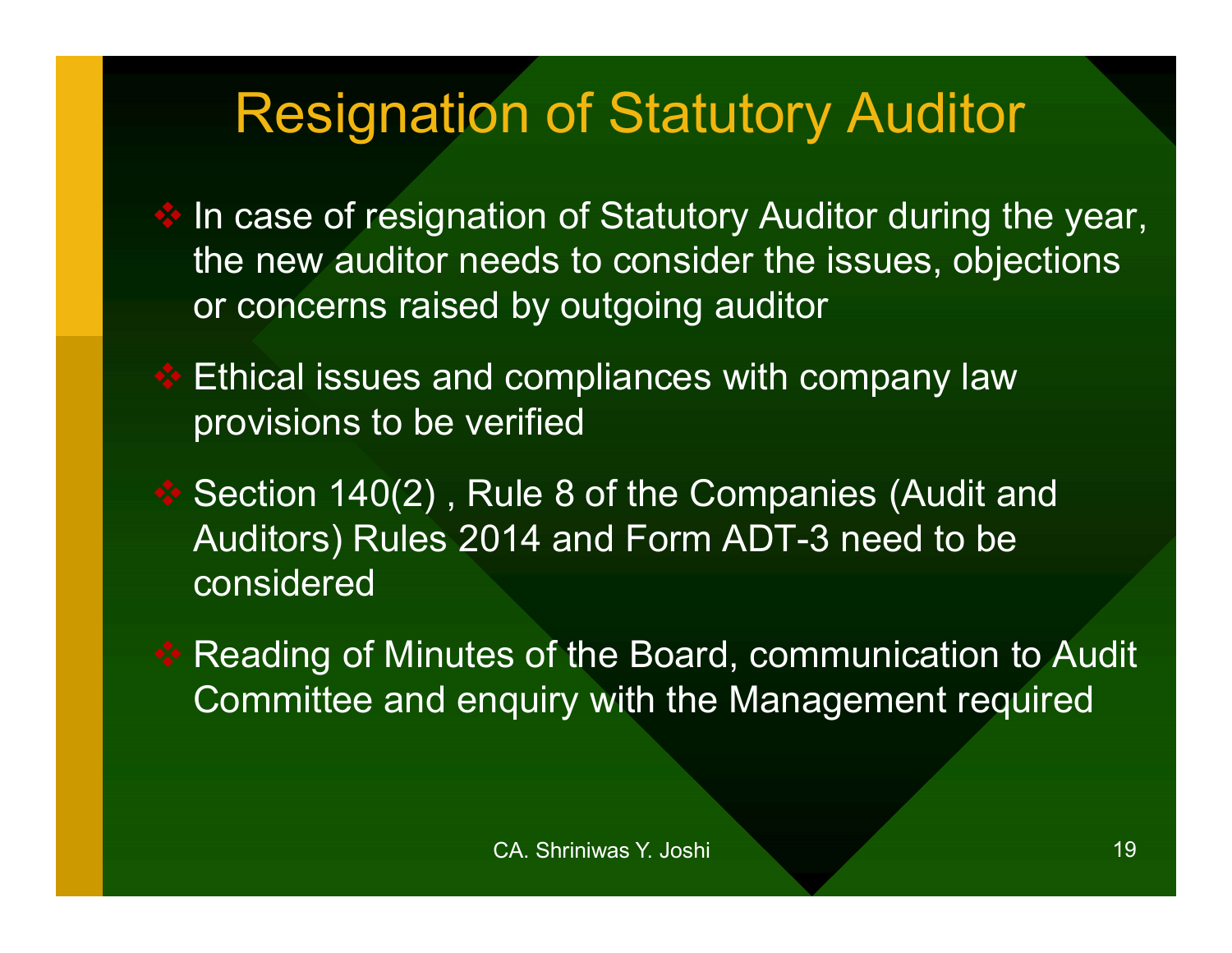#### Resignation of Statutory Auditor

- Consider "Implementation guide on resignation/withdrawal from an Engagement to Perform Audit of Financial Statements"
- Consider SEBI Circular CIR/CFD/CMD1/114/2019 dated October 18, 2019 on "Resignation of Statutory auditors from listed entities and their material subsidiaries"
- $\cdot$  The reasons for resignation should be considered, such as non-availability of sufficient appropriate evidence, while issuing audit opinion on the financial statements of the current year ignation should be considered, such as<br>ufficient appropriate evidence, while issuing<br>financial statements of the current year<br>t Representation that there are no concerns<br>beyond those stated in NOC and resignatio<br>ca. Shrini
- **♦ Obtain Management Representation that there are no concerns** of outgoing auditor beyond those stated in NOC and resignation letter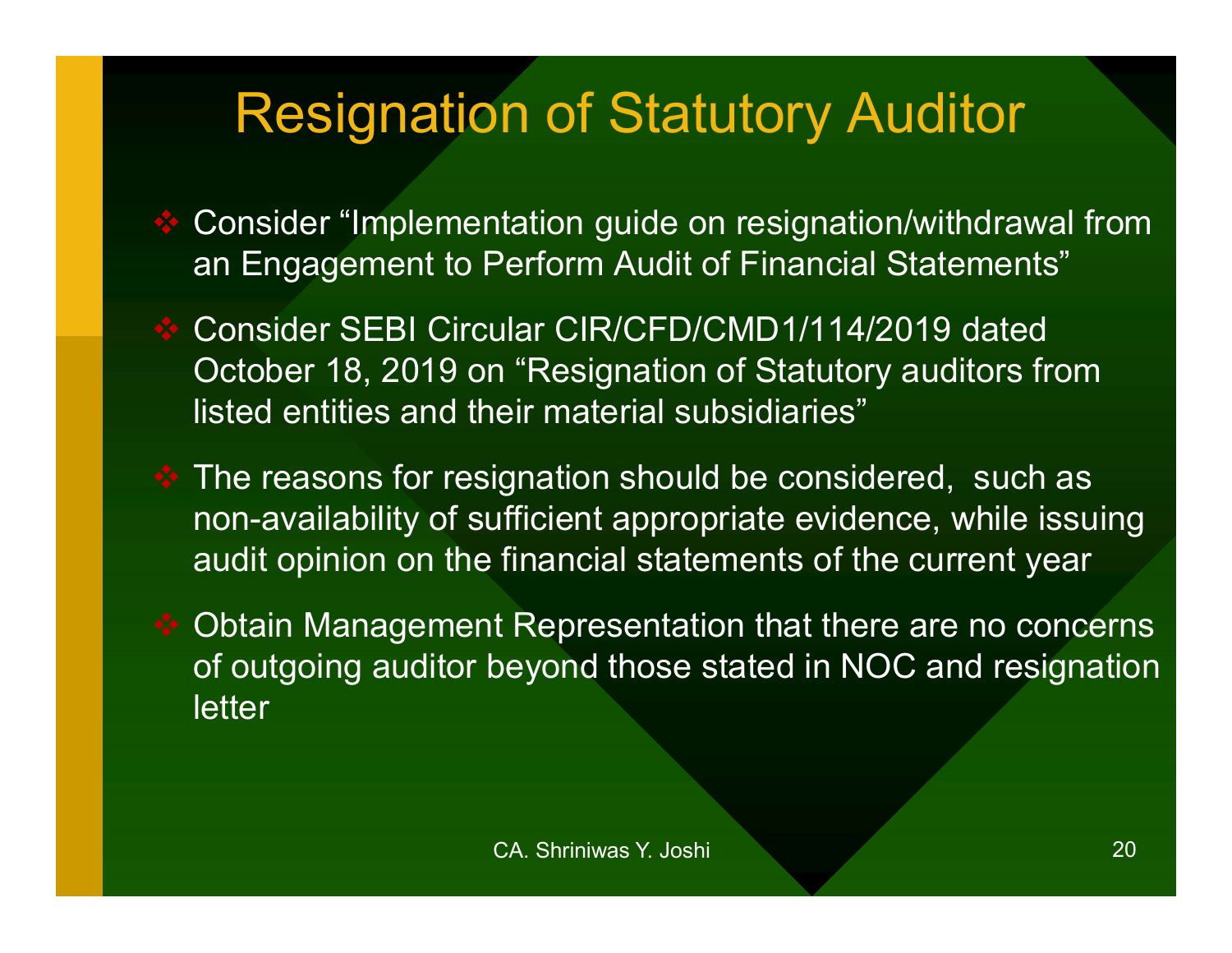#### Material uncertainty in Meeting **Liabilities**

 Consider Financial Ratios, ageing and expected dates of realization of financial assets and payment of financial liabilities, other information, auditors knowledge for Management Plans to understand whether the company is capable of meeting its liabilities as and when they fall due within a period of one year from the Balance Sheet date **Liabilities**<br>  $\bullet$  Consider Financial Ratios, ageing and expected dates of<br>
realization of financial assets and payment of financial<br>
liabilities, other information, auditors knowledge for<br>
Management Plans to understand liabilities, other information, auditors know<br>Management Plans to understand wheth<br>capable of meeting its liabilities as and w<br>within a period of one year from the Balai<br> $\div$  SA-570 – Going Concern – Whether materials abo

exists about the entity's ability to continue as a Going Concern Shriniwas Y. Joshi 21<br>CA. Shriniwas Y. Joshi 21<br>CA. Shriniwas Y. Joshi 21

|  | SA-560 - Subsequent Events |  |
|--|----------------------------|--|
|--|----------------------------|--|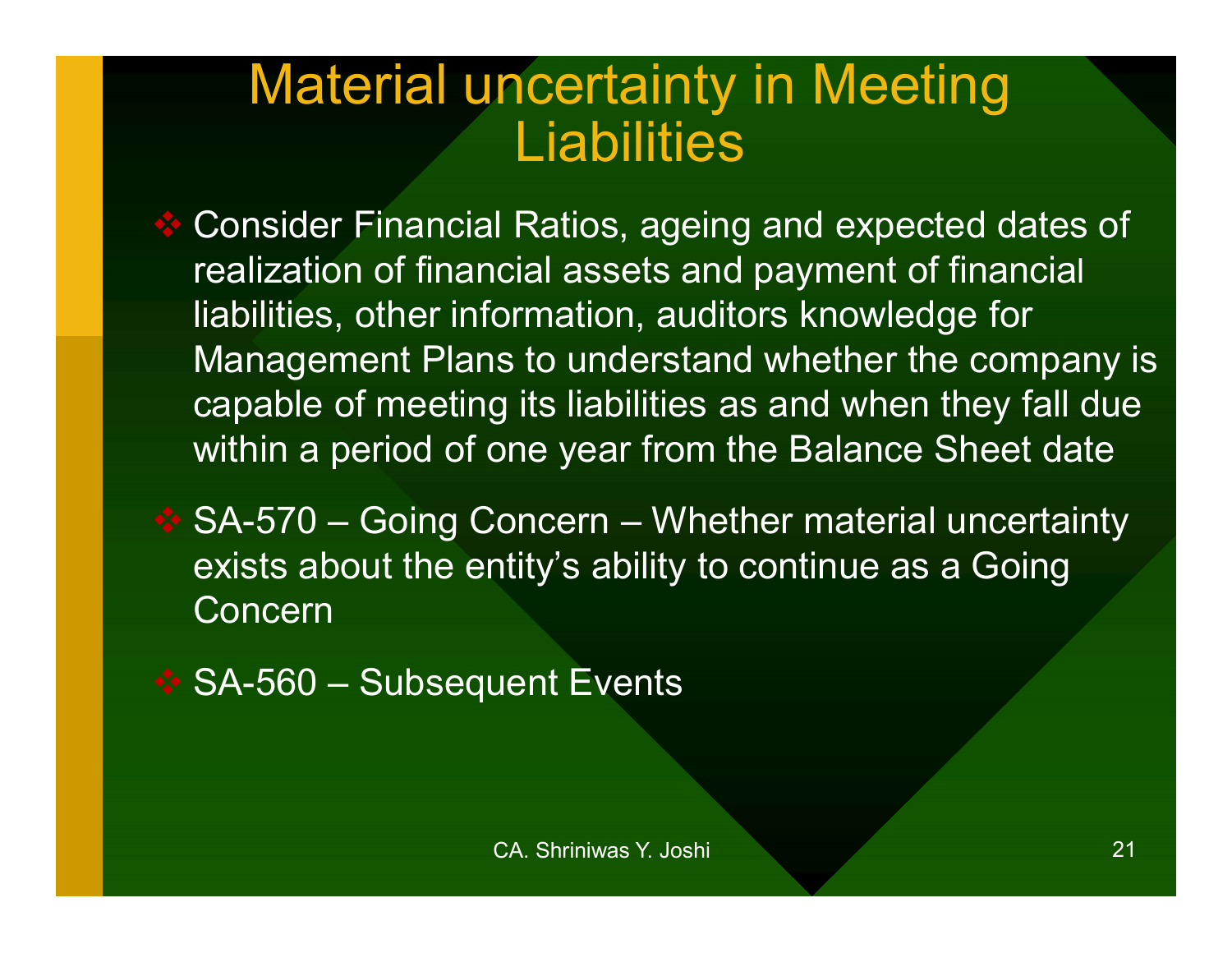#### Material uncertainty in Meeting **Liabilities**

 Consider recoverability of Financial Assets based on Agreements, Contracts, Historical Trends and Correspondence with debtors and borrowers

In case of support letter from Holding Company, Auditor to evaluate whether holding company has ability to discharge such liabilities letter from Holding Company, Auditor<br>er holding company has ability to<br>bilities<br>calculated on the balance sheet date<br>te nearer to audit report<br>ca. Shriniwas Y. Joshi

Ratios need to be calculated on the balance sheet date and also on the date nearer to audit report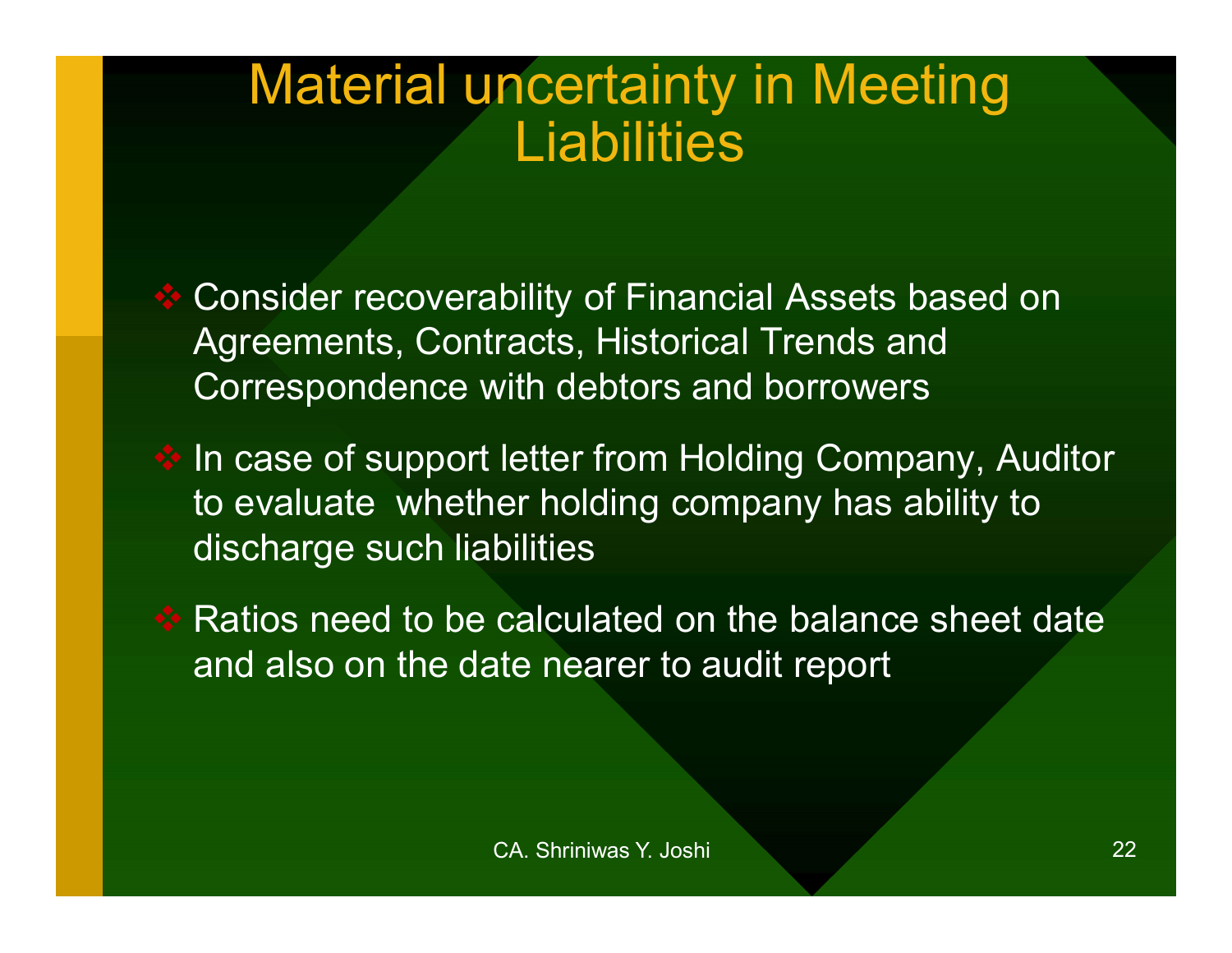#### Material uncertainty in Meeting **Liabilities**

**EX** Consider MIS for subsequent months, cash flow projection for 12 months and commitment and guarantees on behalf of other entities

 Auditor to give negative assurance in his report stating that he neither gives any guarantee nor any assurance that all liabilities falling due within a period of one year from the balance sheet date will get discharged by the company as and when they fall due yative assurance in his report stating<br>es any guarantee nor any assurance<br>Illing due within a period of one year<br>sheet date will get discharged by the<br>vhen they fall due<br>ca. Shriniwas Y. Joshi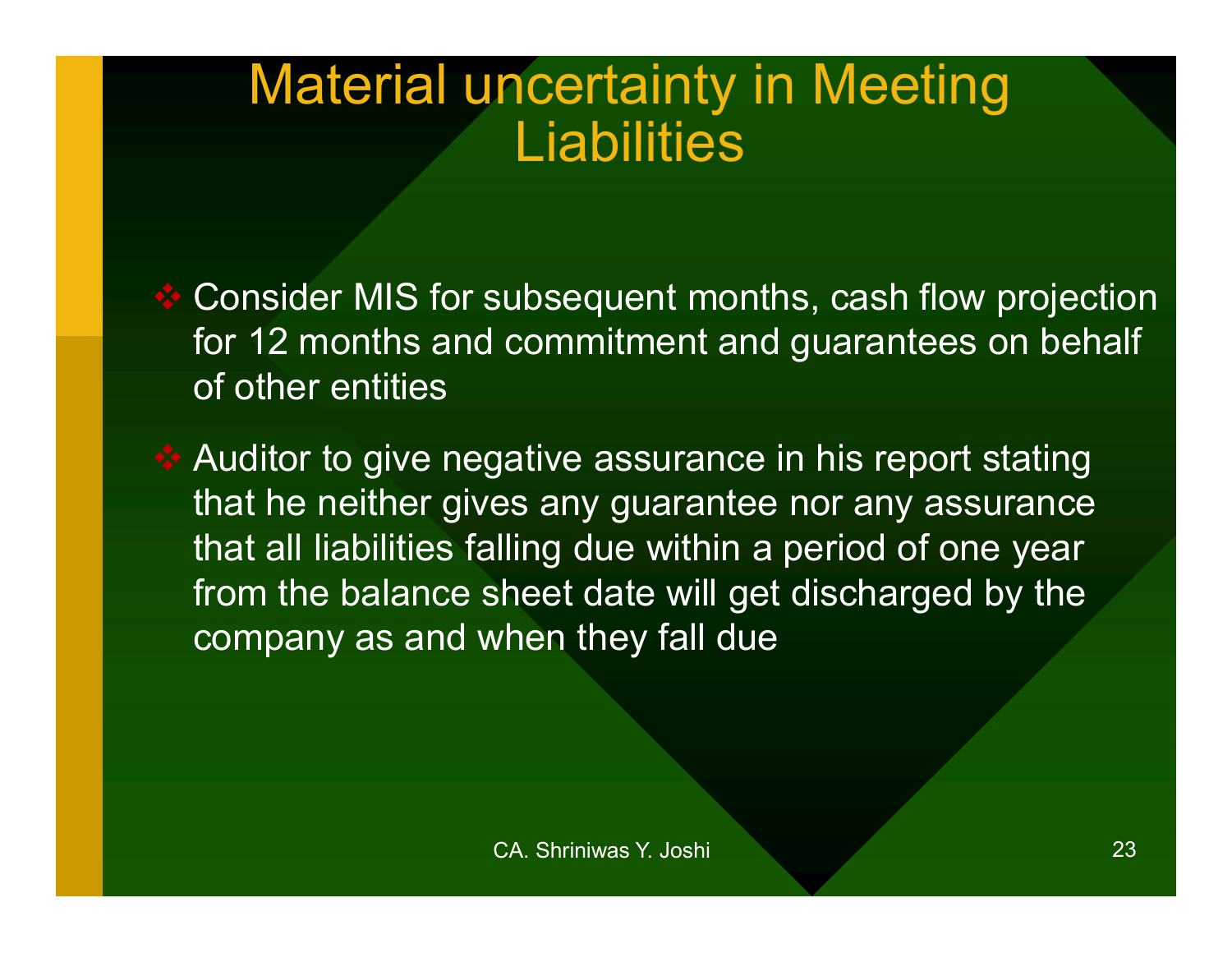## CARO for CFS

- Qualifications and adverse remarks in CARO by subsidiary auditors need to be indicated by way of details of the companies and the paragraph numbers of the CARO report containing such qualification or remarks.
- ◆ Does not include qualification or adverse opinion given as per SA-705
- $\cdot$  If subsidiaries audits are not finalized, state the fact
- Include qualification / adverse remark given in parent companies standalone CARO report also Shriman are not finalized, state the fact<br>
Calverse remark given in parent<br>
Die CARO report also<br>
CARO report is not required<br>
Edaricality from consolidation perspectives<br>
CA. Shriniwas Y. Joshi
- **★ Text of subsidiaries CARO report is not required**
- Do not evaluate materiality from consolidation perspectives